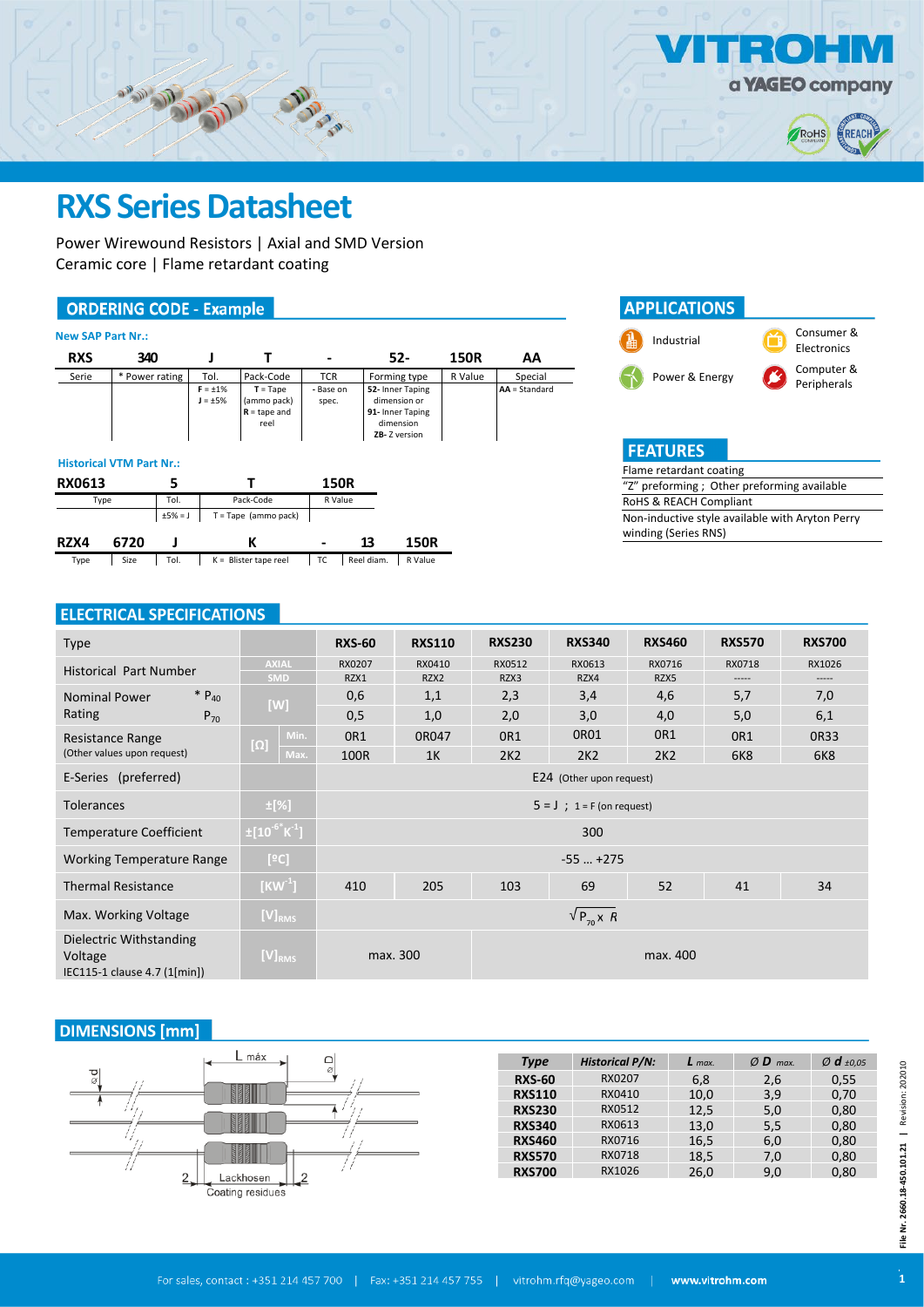

## **RXS Series Datasheet**

## **PERFORMANCE DATA**

| <b>Type</b>                                                                                       |              | <b>RXS-60</b>                       | <b>RXS110</b> | <b>RXS230</b>                                | <b>RXS340</b>              | <b>RXS460</b> | <b>RXS570</b> | <b>RXS700</b> |  |
|---------------------------------------------------------------------------------------------------|--------------|-------------------------------------|---------------|----------------------------------------------|----------------------------|---------------|---------------|---------------|--|
|                                                                                                   | <b>AXIAL</b> | RX0207                              | RX0410        | RX0512                                       | RX0613                     | RX0716        | RX0718        | RX1026        |  |
| <b>Historical Part Number</b>                                                                     | <b>SMD</b>   | RZX1                                | RZX2          | RZX3                                         | RZX4                       | RZX5          | -----         | -----         |  |
| <b>Derating Linear</b>                                                                            | [°C]         |                                     |               |                                              | 70275 (0W)                 |               |               |               |  |
| <b>Climatic Category</b>                                                                          |              |                                     |               |                                              | 55/275/56                  |               |               |               |  |
| <b>Failure Rate</b><br>(Total, $\theta$ <sub>o</sub> , max, 60[%] cont. lev.)                     | $[10^9 h^1]$ |                                     |               |                                              | appr. 100 depends on value |               |               |               |  |
| <b>Short Time Overload</b><br>IEC60115-1 clause 4.13<br>$(U=10^* \sqrt{P_{70} \times R}$ , 5[s])  | ±[%]         |                                     |               |                                              | 2,0                        |               |               |               |  |
| Endurance<br>IEC60115-1 clause 4.25<br>(P <sub>70</sub> , @ 70[°C], 1000[h])                      | $\pm$ [%]    |                                     |               |                                              | 5,0                        |               |               |               |  |
| Damp Heat, Steady State<br>IEC60115-1 clause 4.24<br>$(40[^{\circ}C], 93[% r.h.], 56[d])$         | $\pm$ [%]    |                                     |               |                                              | 5,0                        |               |               |               |  |
| <b>Climatic Sequence</b><br>IEC60115-1 clause 4.23                                                | $\pm$ [%]    |                                     |               |                                              | 5,0                        |               |               |               |  |
| Resistance to Soldering<br>Heat<br>IEC60115-1 clause 4.18<br>$(260^{+5}[^{\circ}C], 3,5^{+1}[s])$ | ±[%]         |                                     |               |                                              | 2,0                        |               |               |               |  |
| <b>Terminal Strength</b>                                                                          | $\pm$ [%]    |                                     |               |                                              | 1,0                        |               |               |               |  |
| <b>Terminal Tensile Strength</b>                                                                  | $[N]$        | 24,5                                |               |                                              |                            |               |               |               |  |
| Solderability<br>IEC60068-2-20<br>$(245^{\pm 5}$ [2C] $3^{\pm 0.5}$ [s])                          |              | Solder bath method (> 95% coverage) |               |                                              |                            |               |               |               |  |
| Marking<br>IEC60062                                                                               |              |                                     |               | (Values<0R1 5th band ; Values ≥0R1 4th band) | Colour code                |               |               |               |  |

#### **MARKING [COLOR CODE]:**

RXS resistors values <0R1 are marked with five color bands. RXS resistors values ≥0R1 according IEC60062

| Colour        | 1st band=<br>1st digit | 2nd band=<br>2nd digit | 3rd band=<br>1 <sup>o</sup> multiplier | 4th band=<br>2 <sup>o</sup> multiplier | 5th band=<br>Tolerance |
|---------------|------------------------|------------------------|----------------------------------------|----------------------------------------|------------------------|
| Silver        |                        |                        | $x0,01\Omega$                          |                                        | ±10%                   |
| Gold          |                        |                        | $x0,1\Omega$                           | $x0,1\Omega$                           | ±5%                    |
| <b>Black</b>  |                        | 0                      | $x1\Omega$                             |                                        |                        |
| <b>Brown</b>  | 1                      | 1                      | $x10\Omega$                            |                                        | ±1%                    |
| <b>Red</b>    | $\overline{2}$         | $\overline{2}$         | $x100\Omega$                           |                                        | ±2%                    |
| <b>Orange</b> | 3                      | 3                      | $1k\Omega$                             |                                        |                        |
| <b>Wellow</b> | 4                      | 4                      | $10k\Omega$                            |                                        |                        |
| Green         | 5                      | 5                      | $100k\Omega$                           |                                        | ±0,5%                  |
| <b>Blue</b>   | 6                      | 6                      | 1 $M\Omega$                            |                                        | ±0,25%                 |
| <b>Violet</b> |                        |                        | $10M\Omega$                            |                                        | ±0,1%                  |
| Grey          | 8                      | 8                      |                                        |                                        |                        |
| Withe         | 9                      | 9                      |                                        |                                        |                        |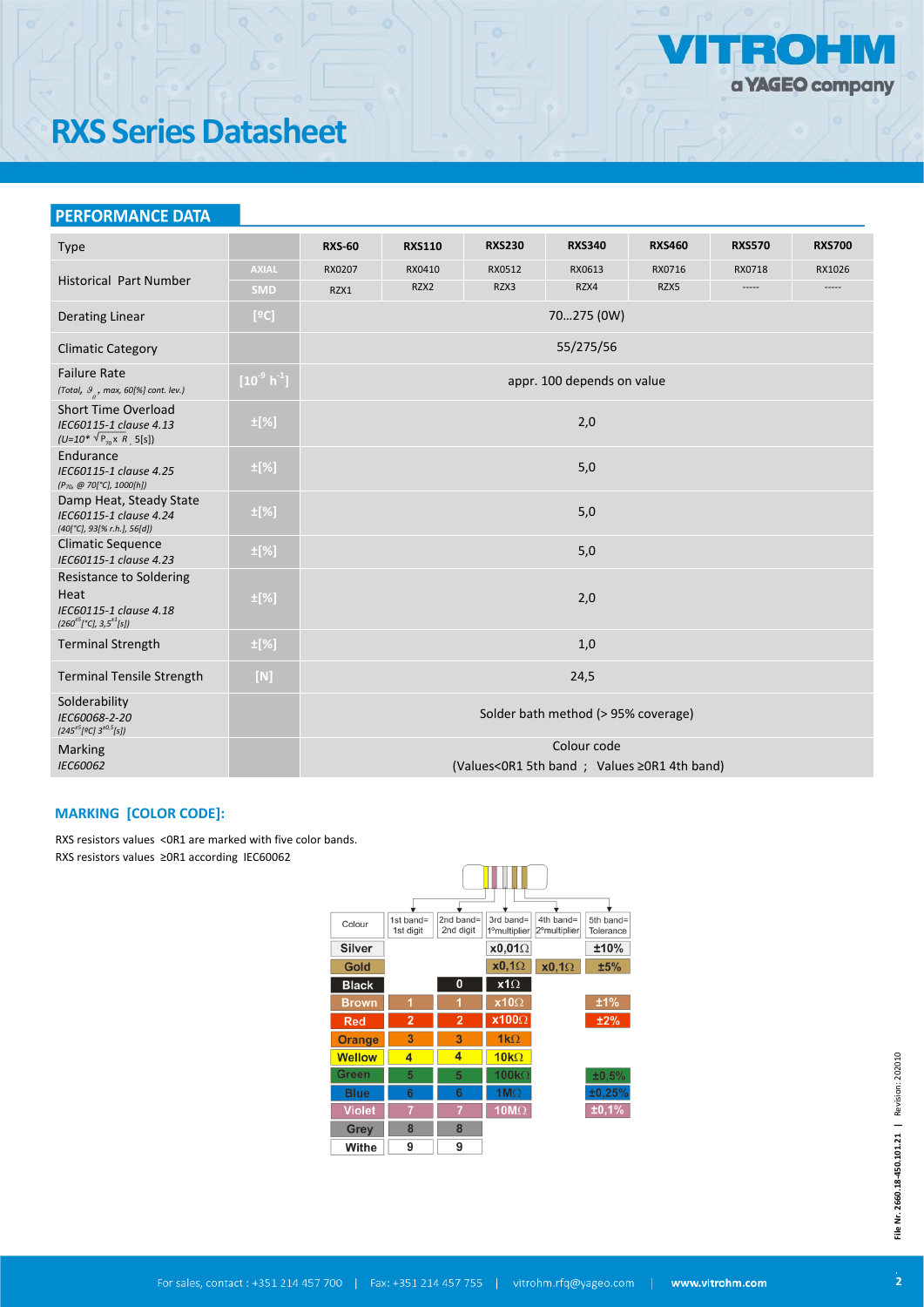# **RXS Series Datasheet**

## **PACKAGING**

The standard packaging for RXS in axial type is taped, dimensions below.



| <b>Type</b>   | <b>Historical</b><br>$P/N$ : | <b>Pack Code</b>         | <b>SPQ</b> | <b>Forming Type</b><br>(Inner Taping dim.) | A  | C   | S  |
|---------------|------------------------------|--------------------------|------------|--------------------------------------------|----|-----|----|
| <b>RXS-60</b> | RX0207                       |                          | 5000       |                                            | 52 | 65  | 5  |
| <b>RXS110</b> | RX0410                       | $T = Taped$<br>Ammo pack | 1000       | $52 -$                                     | 52 | 65  | 5  |
| <b>RXS230</b> | RX0512                       |                          | 1000       |                                            | 52 | 65  | 5  |
| <b>RXS340</b> | RX0613                       |                          | 1000       |                                            | 52 | 65  | 10 |
| <b>RXS460</b> | RX0716                       |                          | 1000       |                                            | 52 | 65  | 10 |
| <b>RXS570</b> | RX0718                       |                          | 500        |                                            | 52 | 65  | 10 |
| <b>RXS700</b> | RX1026                       |                          | 250        | $91 -$                                     | 91 | 105 | 10 |



|                                             | <b>Type</b>   | <b>Historical</b><br>$P/N$ : | <b>Pack Code</b> | <b>SPQ</b> | <b>Forming Type</b><br>(Inner Taping dim.) | $\boldsymbol{A}$ |
|---------------------------------------------|---------------|------------------------------|------------------|------------|--------------------------------------------|------------------|
| $52 -$                                      | <b>RXS230</b> | RX0512                       | $R = Taped$      | 1000       |                                            | 52               |
| <b>RXS340</b><br>and reel<br>RX0613<br>1000 |               |                              |                  |            |                                            | 52               |

## **SMD LEAD CONFIGURATIONS**





SOLDAR PADa

| Type          | Historical P/N   | <b>Size</b> |                             | $L_1$ max. | $\varnothing$ D max | $\varnothing$ d ±0,05 | E                          | Z max |    | a  | b  |
|---------------|------------------|-------------|-----------------------------|------------|---------------------|-----------------------|----------------------------|-------|----|----|----|
| <b>RXS-60</b> | RZX1             | 5315        | $13,4{\scriptstyle \pm0,5}$ | 6,8        | 2,6                 | 0,55                  |                            | 7,0   | 10 |    |    |
| <b>RXS110</b> | RZX <sub>2</sub> | 6720        |                             | 10,0       | 3,9                 | 0,70                  |                            |       |    |    |    |
| <b>RXS230</b> | RZX3             | 6720        | $17,0+1,0$                  | 12,5       | 5,0                 | 0,80                  | $5,0{\scriptstyle \pm}0,5$ | 7,5   | 14 | 10 | 10 |
| <b>RXS340</b> | RZX4             | 6720        |                             | 13,0       | 5,5                 | 0,80                  |                            |       |    |    |    |
| <b>RSX460</b> | RZX5             | 8424        | $20,9{\scriptstyle \pm1,0}$ | 16,5       | 6,0                 | 0,80                  |                            | 8,0   | 16 |    |    |